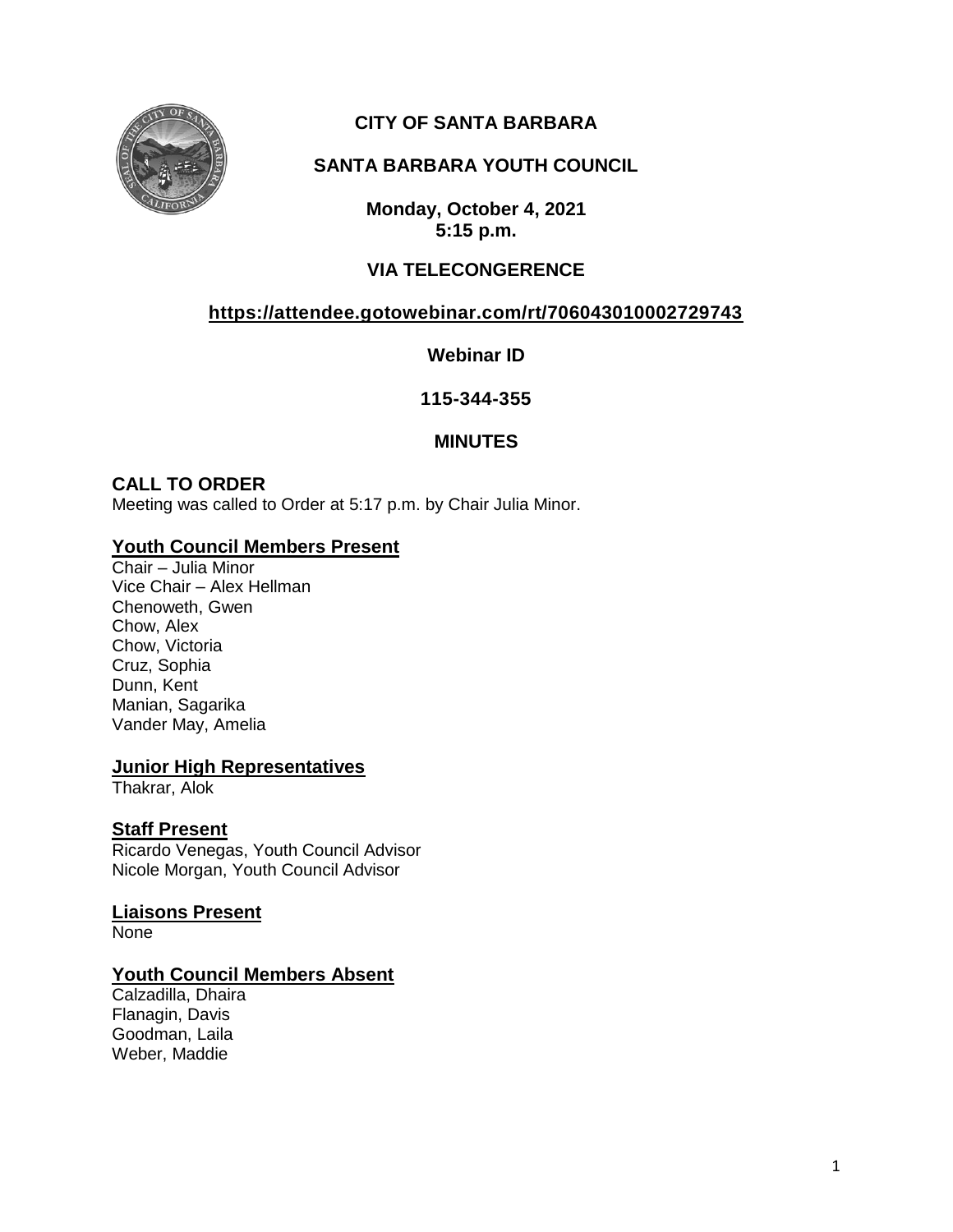#### **PUBLIC COMMENT**

None

### **COUNCIL AND STAFF COMMUNICATIONS**

#### **Nicole Morgan, Youth Council Advisor**

 Request for Youth Council Members to send their most updated contact information to Youth Council Advisor, Nicole.

### **CONSENT CALENDAR**

#### **1. Subject: Approval of the Minutes – For Action (Attachment)**

Recommendation: That the Youth Council waive the reading and approve the minutes of the meeting held on Monday, September 27, 2021.

It was moved and seconded by Youth Council members Hellman and Cruz respectively, to approve the minutes for the special meeting of Monday, September 27, 2021.

All in favor. Motion carried.

Members Hellman, Manian, A. Chow, V. Chow, Cruz and Vander May in favor. Members Minor, and Chenoweth abstained. Motion carried.

### **NEW BUSINESS**

### **2. Subject: Youth Council Interviews – For Discussion**

Recommendation: That Youth Council interview students interested in applying to be a part of Youth Council.

Youth Council interviewed Kavya Suresh and Alok Thakrar. No action taken.

### **3. Subject: Participation in GENup – For Discussion and Action**

Recommendation: That Youth Council discuss participating in opportunities through GENup, a student activist social justice organization.

Youth Council Members discussed their support for a student lead group that puts educational initiatives in the forefront. Members felt that they needed more information on what working with GENup may look like. After much discussion, Chair Minor agreed to reach out to a GENup representative to provide more information or join an upcoming Youth Council Meeting in order to answer any additional questions. No action taken.

### **4. Subject: Santa Barbara Youth Council T-shirts– For Discussion and Action**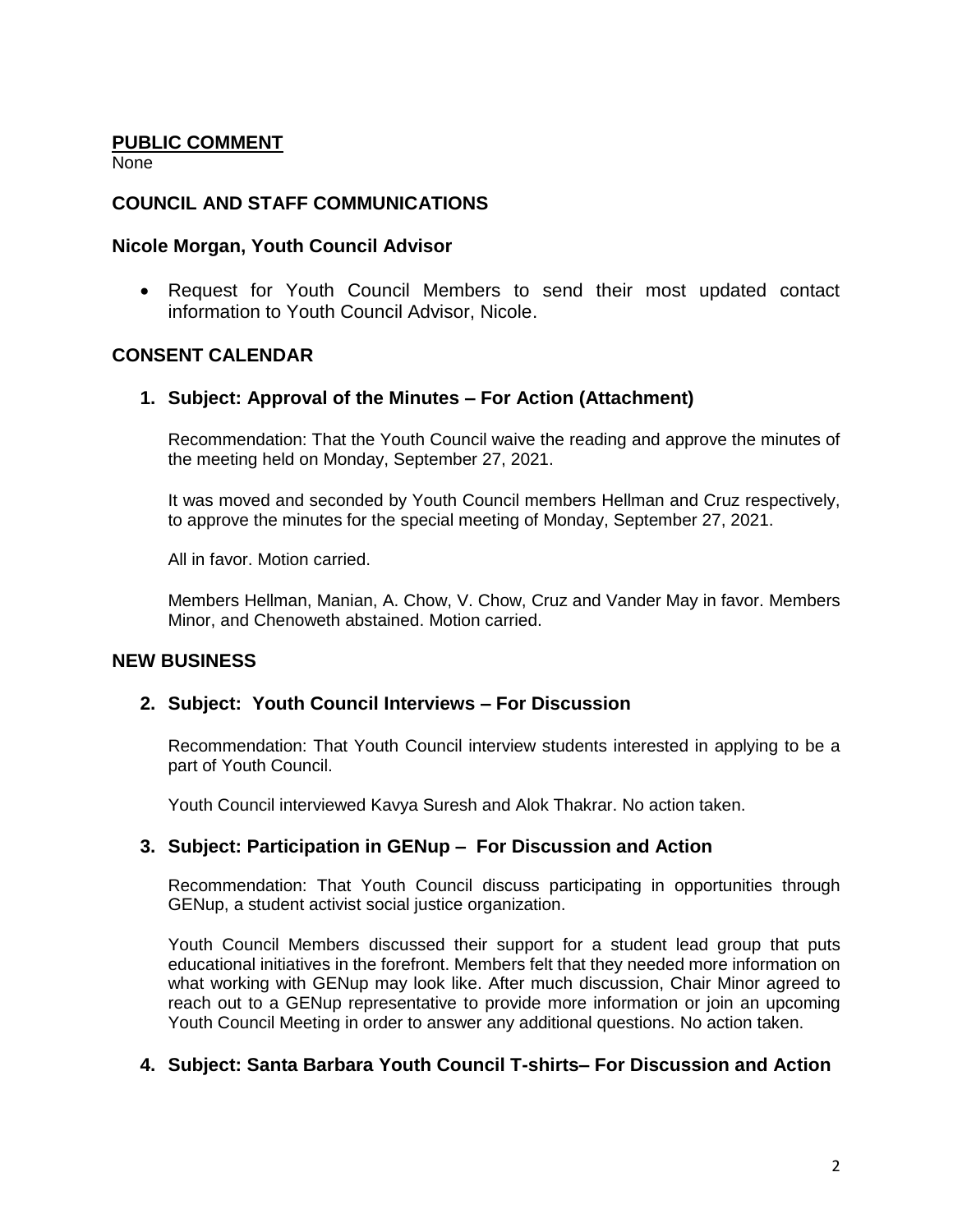Recommendation: That Youth Council discuss and appoint members to design T-shirts for the year of 2021.

It was moved and seconded by Youth Council members Dunn and Vander May respectively, to approve the creation of t-shirts and appoint Members Thakrar, Chenoweth and Cruz to design.

All in favor. Motion carried.

Members Minor, Hellman, Dunn, Cruz, Manian, A. Chow, V. Chow, Chenoweth, and Vander May in favor. Motion carried.

#### **5. Subject: Youth Master Calendar – For Discussion**

Recommendation: That Youth Council discuss the master calendar of activities and special events.

Youth Council members discussed the added dates to the Master Calendar. Members were able to view event dates and will confirm via email with Chair Minor and Advisor Morgan who is able to attend. No action taken.

### **OLD BUSINESS**

#### **1. Subject: Youth Making Change Grant Applications – For Discussion and Action**

Recommendation: That Youth Council discuss Youth Making Changes grant topics and appoint members to work on.

Youth Council members discussed the YMC workshop and grant due date. After much discussion, members has agreed to send their grant ideas to Chair Minor and Advisor Morgan. No action taken.

#### **2. Subject: Appointment of Youth Council Liaisons – For Discussion and Action**

Recommendation: That Youth Council discuss and appoint members to serve as liaisons to chosen advisory groups.

Youth Council Members discussed the need to appoint members for Neighborhood Advisory Council, Parks and Recreation Commission, and City Council. Members that wish to participate have agreed to look at their calendars and confirm with Advisor Morgan that they will be able to attend. No action taken.

### **3. Subject: Youth Council Updates - For Information Only**

Recommendation: That each Youth Council member take up to two minutes for updating the public on specific current issues or events (ex: education, gun violence, each week can have a different topic and the Youth Council can discuss).